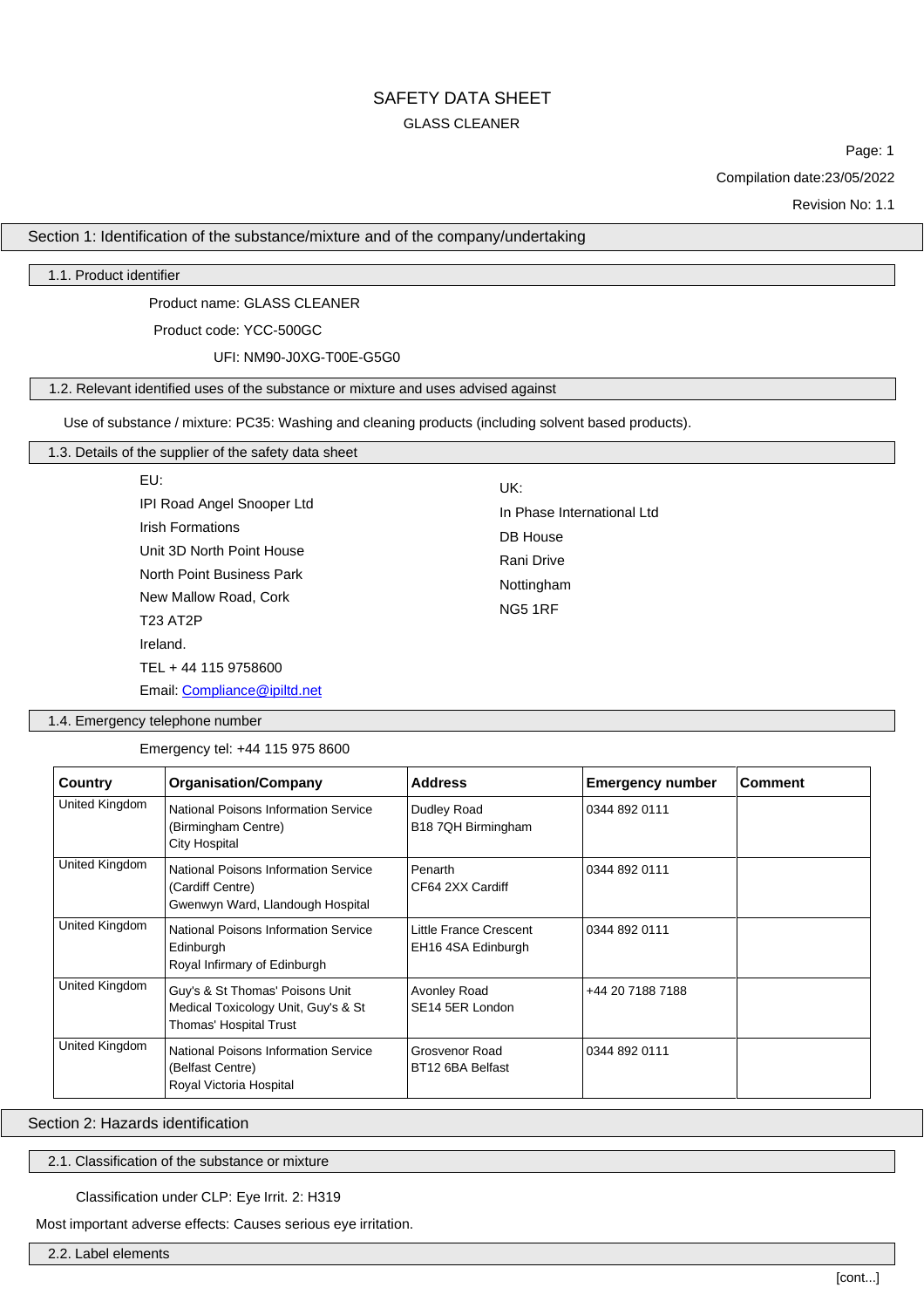## GLASS CLEANER

Label elements:

Hazard statements: H319: Causes serious eye irritation.

Hazard pictograms: GHS07: Exclamation mark



Signal words: Warning

Precautionary statements: P264: Wash SKIN thoroughly after handling.

P280: Wear <protective gloves/protective clothing/eye protection/face protection>.

P305+351+338: IF IN EYES: Rinse cautiously with water for several minutes.

Remove contact lenses, if present and easy to do. Continue rinsing.

P337+313: If eye irritation persists: Get medical <advice/attention>.

#### 2.3. Other hazards

Other hazards: In use, may form flammable / explosive vapour-air mixture.

PBT: This product is not identified as a PBT/vPvB substance.

## Section 3: Composition/information on ingredients

3.2. Mixtures

Hazardous ingredients:

PROPAN-2-OL

| <b>EINECS</b> | CAS     | PBT / WEL | <b>CLP Classification</b>                                    | Percent |
|---------------|---------|-----------|--------------------------------------------------------------|---------|
| 200-661-7     | 67-63-0 |           | Flam. Liq. 2: H225; Eye Irrit. 2: H319;<br>I STOT SE 3: H336 | 1-10%   |

2-BUTOXYETHANOL - REACH registered number(s): 01-2119475108-36-XXXX

| 203-905-0 | 111-76-2 | Acute Tox. 4: H332; Acute Tox. 4: H312; | $1 - 10%$ |
|-----------|----------|-----------------------------------------|-----------|
|           |          | Acute Tox. 4: H302; Eye Irrit. 2: H319; |           |
|           |          | Skin Irrit. 2: H315                     |           |

#### Section 4: First aid measures

4.1. Description of first aid measures

Skin contact: Wash immediately with plenty of soap and water.

Eye contact: Bathe the eye with running water for 15 minutes. Transfer to hospital for specialist

examination.

Ingestion: Wash out mouth with water.

Inhalation: Not applicable.

#### 4.2. Most important symptoms and effects, both acute and delayed

Skin contact: There may be irritation and redness at the site of contact.

Eye contact: There may be pain and redness. The eyes may water profusely. There may be severe

pain. The vision may become blurred. May cause permanent damage.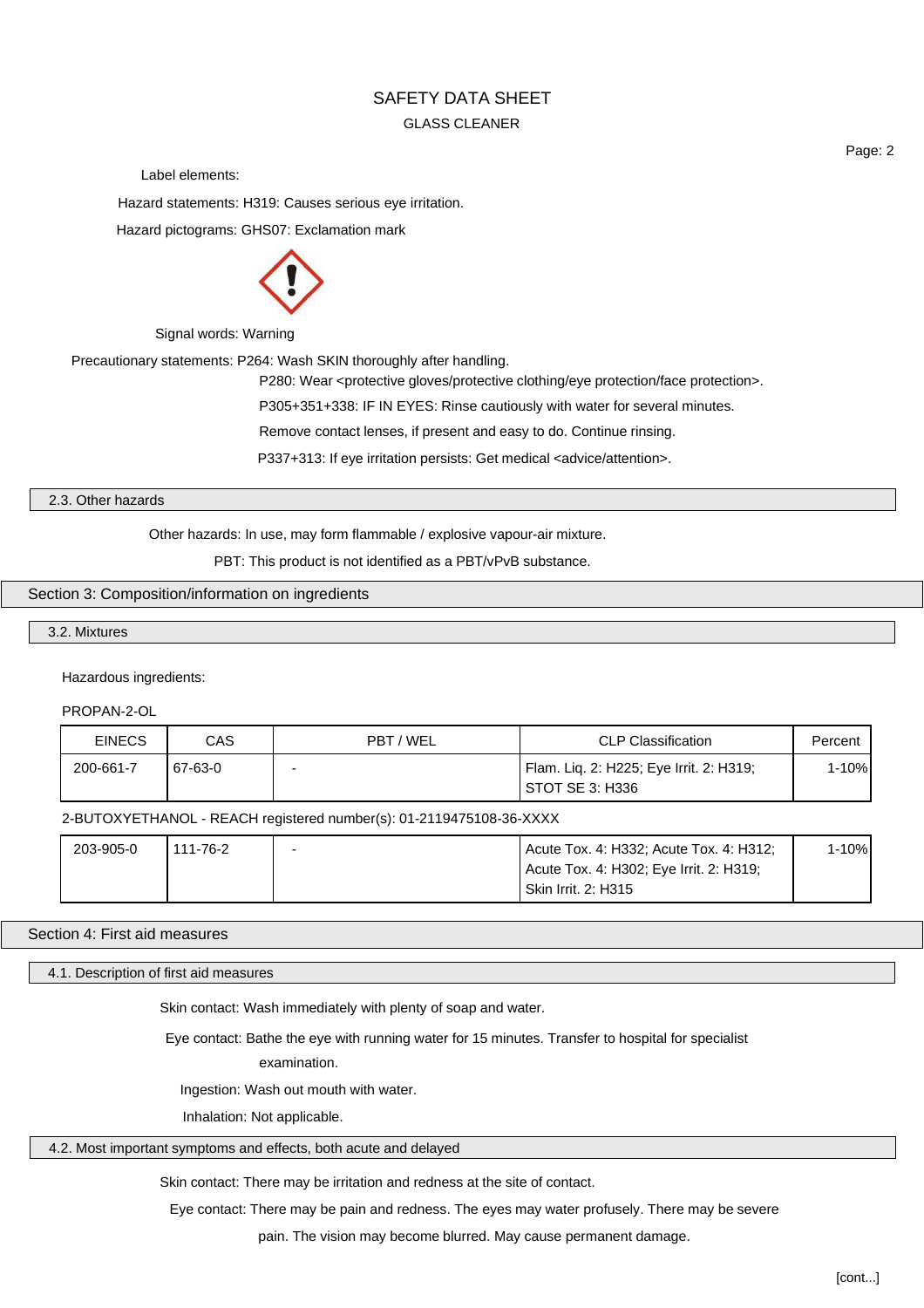#### GLASS CLEANER

Ingestion: There may be soreness and redness of the mouth and throat. Nausea and stomach pain may occur.

Inhalation: There may be irritation of the throat with a feeling of tightness in the chest.

Delayed / immediate effects: Immediate effects can be expected after short-term exposure.

4.3. Indication of any immediate medical attention and special treatment needed

Immediate / special treatment: Eye bathing equipment should be available on the premises.

Section 5: Fire-fighting measures

5.1. Extinguishing media

Extinguishing media: Suitable extinguishing media for the surrounding fire should be used. Use water spray to

cool containers.

5.2. Special hazards arising from the substance or mixture

Exposure hazards: In combustion emits toxic fumes.

5.3. Advice for fire-fighters

Advice for fire-fighters: Wear self-contained breathing apparatus. Wear protective clothing to prevent contact

with skin and eyes.

Section 6: Accidental release measures

6.1. Personal precautions, protective equipment and emergency procedures

Personal precautions: Mark out the contaminated area with signs and prevent access to unauthorised personnel.

Do not attempt to take action without suitable protective clothing - see section 8 of SDS.

Turn leaking containers leak-side up to prevent the escape of liquid.

6.2. Environmental precautions

Environmental precautions: Do not discharge into drains or rivers. Contain the spillage using bunding.

6.3. Methods and material for containment and cleaning up

Clean-up procedures: Absorb into dry earth or sand. Transfer to a closable, labelled salvage container for

disposal by an appropriate method.

6.4. Reference to other sections

Reference to other sections: Refer to section 8 of SDS.

Section 7: Handling and storage

7.1. Precautions for safe handling

Handling requirements: Avoid direct contact with the substance. Ensure there is sufficient ventilation of the area.

Avoid the formation or spread of mists in the air.

7.2. Conditions for safe storage, including any incompatibilities

Storage conditions: Store in a cool, well ventilated area. Keep container tightly closed.

Suitable packaging: Must only be kept in original packaging.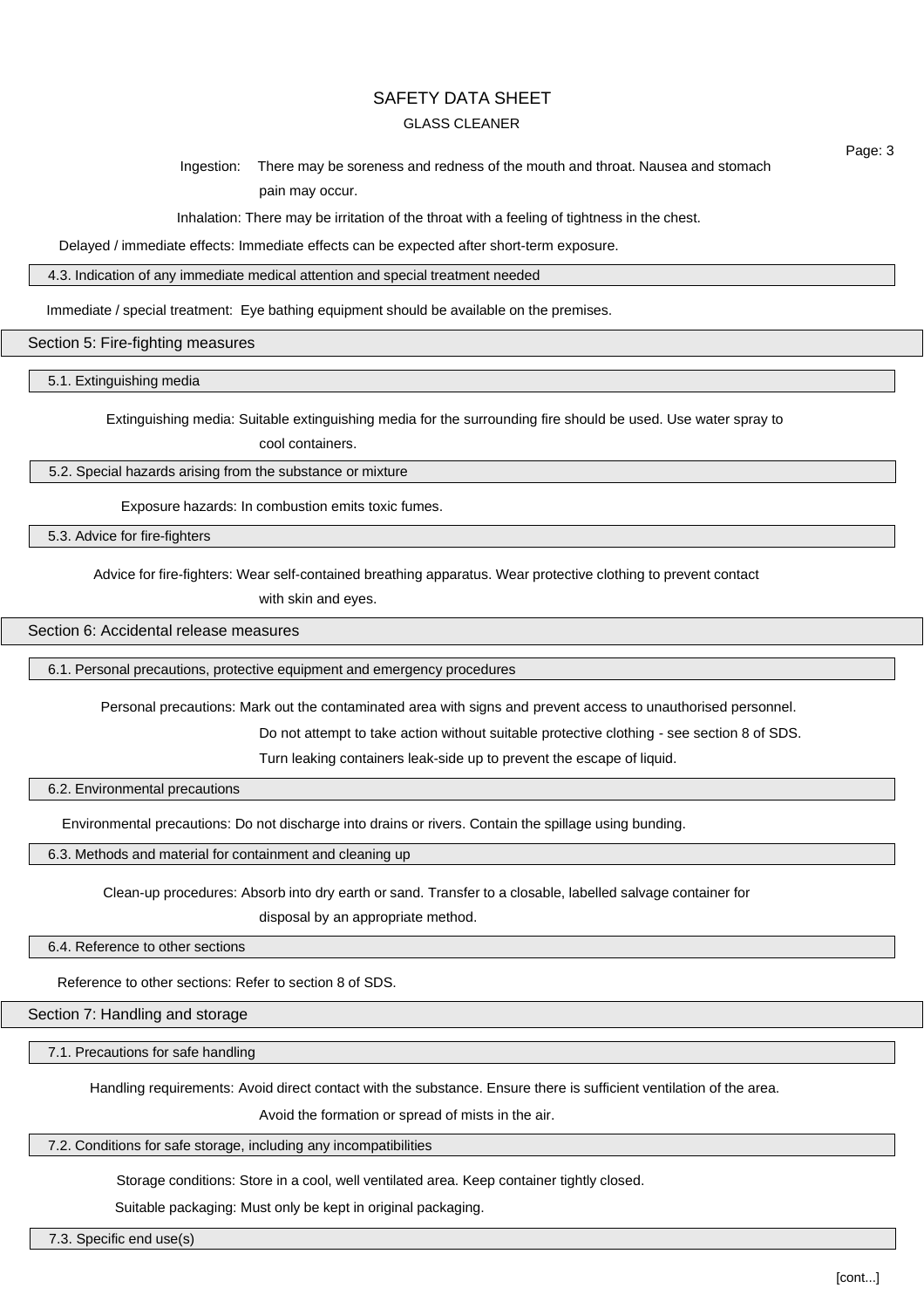## SAFETY DATA SHEET GLASS CLEANER

Specific end use(s): No data available.

Section 8: Exposure controls/personal protection

#### 8.1. Control parameters

Hazardous ingredients:

PROPAN-2-OL

Workplace exposure limits:  $\blacksquare$ State | 8 hour TWA | 15 min. STEL | 8 hour TWA | 15 min. STEL UK 999 mg/m3 1250 mg/m3 - -

2-BUTOXYETHANOL

UK 25 ppm 50 ppm - -

DNEL/PNEC Values

DNEL / PNEC No data available.

8.2. Exposure controls

Engineering measures: Ensure there is sufficient ventilation of the area.

Respiratory protection: Self-contained breathing apparatus must be available in case of emergency.

Hand protection: Protective gloves.

Eye protection: Tightly fitting safety goggles. Ensure eye bath is to hand.

Skin protection: Protective clothing.

Section 9: Physical and chemical properties

9.1. Information on basic physical and chemical properties

State: Liquid

Colour: Colourless

Odour: Alcoholic

Flash point°C: 60 - 93

9.2. Other information

Other information: Not applicable.

Section 10: Stability and reactivity

10.1. Reactivity

Reactivity: Stable under recommended transport or storage conditions.

10.2. Chemical stability

Chemical stability: Stable under normal conditions.

10.3. Possibility of hazardous reactions

Hazardous reactions: Hazardous reactions will not occur under normal transport or storage conditions.

Decomposition may occur on exposure to conditions or materials listed below.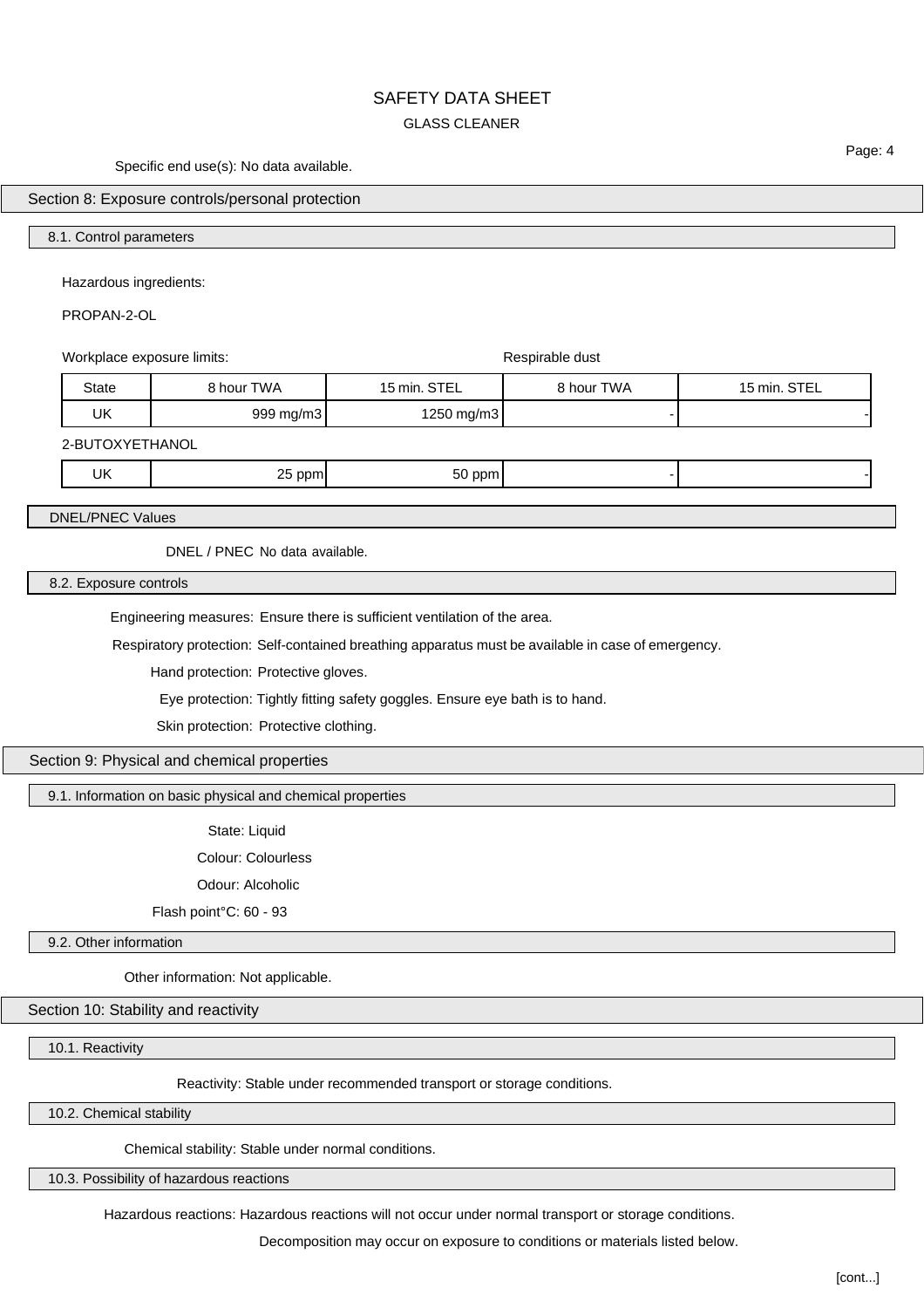#### GLASS CLEANER

Page: 5

 $\mathcal{C}^{\text{c}}_{\text{c}}$ 

#### 10.4. Conditions to avoid

Conditions to avoid: Heat.

#### 10.5. Incompatible materials

Materials to avoid: Strong oxidising agents. Strong acids.

#### 10.6. Hazardous decomposition products

Haz. decomp. products: In combustion emits toxic fumes.

#### Section 11: Toxicological information

## 11.1. Information on toxicological effects

#### Hazardous ingredients:

PROPAN-2-OL

| <b>IVN</b> | <b>RAT</b> | LD50        | 1088 mg/kg |
|------------|------------|-------------|------------|
| ORL        | <b>MUS</b> | LD50        | 3600 mg/kg |
| ORL        | <b>RAT</b> | LD50        | 5045 mg/kg |
| SCU        | <b>MUS</b> | <b>LDLO</b> | 6 gm/kg    |

#### 2-BUTOXYETHANOL

| <b>IVN</b> | <b>RAT</b> | LD50 | 307 | '   mg/kg  |
|------------|------------|------|-----|------------|
| ORL        | <b>MUS</b> | LD50 |     | 1230 mg/kg |
| ORL        | <b>RAT</b> | LD50 |     | 470 mg/kg  |

Relevant hazards for product:

| Hazaro                        | Route | Basis                    |
|-------------------------------|-------|--------------------------|
| Serious eye damage/irritation | OPT   | calculated<br>Hazardous: |

Excluded hazards for substance:

| Hazard                         | Route | <b>Basis</b>          |
|--------------------------------|-------|-----------------------|
| Acute toxicity (ac. tox. 4)    | ۰     | No hazard: calculated |
| Acute toxicity (ac. tox. 3)    |       | No hazard: calculated |
| Acute toxicity (ac. tox. 2)    |       | No hazard: calculated |
| Acute toxicity (ac. tox. 1)    |       | No hazard: calculated |
| Skin corrosion/irritation      |       | No hazard: calculated |
| Respiratory/skin sensitisation |       | No hazard: calculated |
| Germ cell mutagenicity         |       | No hazard: calculated |
| Carcinogenicity                |       | No hazard: calculated |
| Reproductive toxicity          |       | No hazard: calculated |
| STOT-single exposure           |       | No hazard: calculated |
| STOT-repeated exposure         |       | No hazard: calculated |
| Aspiration hazard              |       | No hazard: calculated |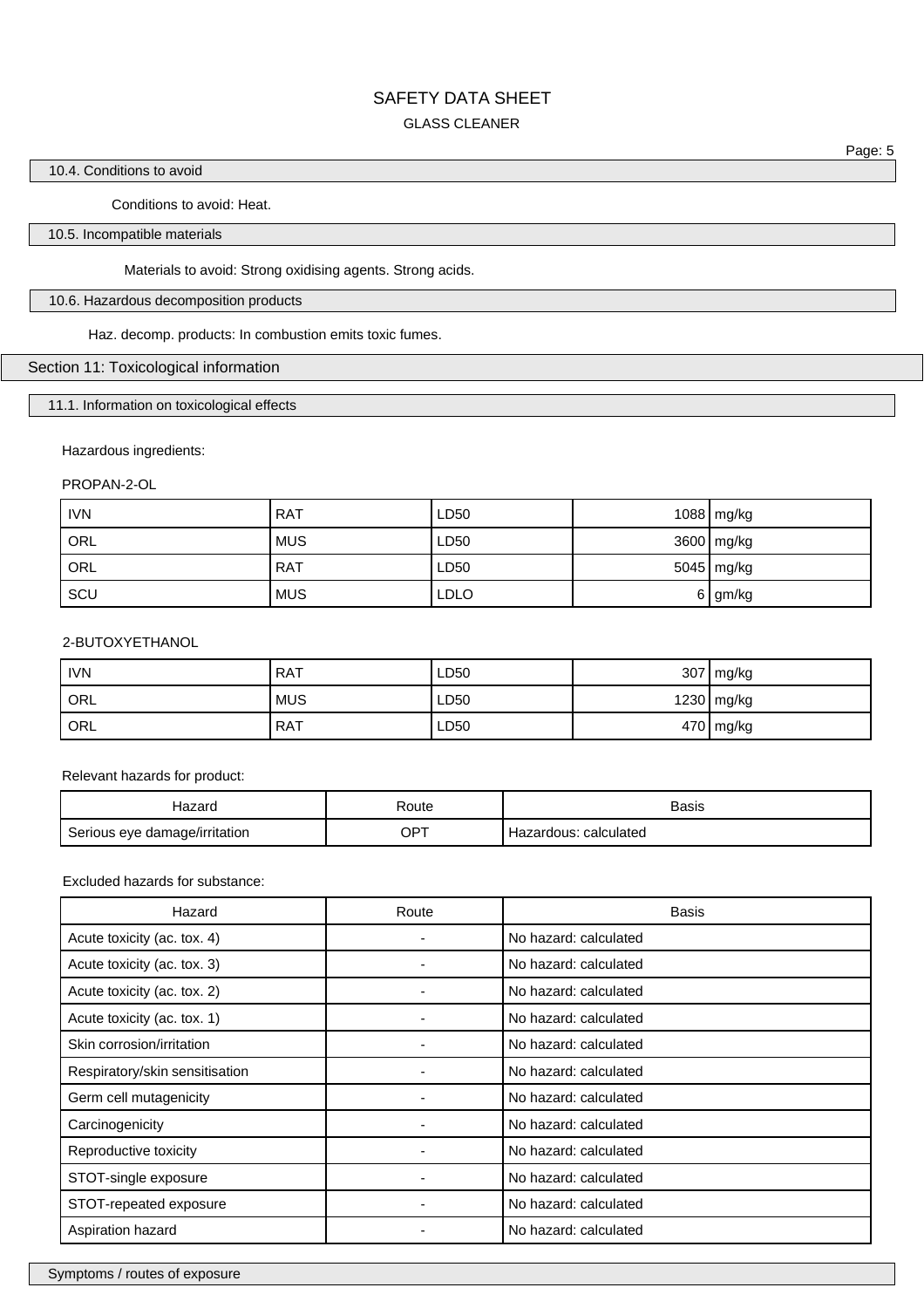## GLASS CLEANER

Skin contact: There may be irritation and redness at the site of contact.

Eye contact: There may be pain and redness. The eyes may water profusely. There may be severe pain. The vision may become blurred. May cause permanent damage.

Ingestion: There may be soreness and redness of the mouth and throat. Nausea and stomach pain may occur.

Inhalation: There may be irritation of the throat with a feeling of tightness in the chest.

Delayed / immediate effects: Immediate effects can be expected after short-term exposure.

Other information: Not applicable.

#### Section 12: Ecological information

12.1. Toxicity

Ecotoxicity values: No data available.

12.2. Persistence and degradability

Persistence and degradability: Biodegradable.

12.3. Bioaccumulative potential

Bioaccumulative potential: No bioaccumulation potential.

12.4. Mobility in soil

Mobility: Readily absorbed into soil.

12.5. Results of PBT and vPvB assessment

PBT identification: This product is not identified as a PBT/vPvB substance.

12.6. Other adverse effects

Other adverse effects: Negligible ecotoxicity.

Section 13: Disposal considerations

13.1. Waste treatment methods

Disposal operations: Transfer to a suitable container and arrange for collection by specialised disposal

company.

Disposal of packaging: Arrange for collection by specialised disposal company.

NB: The user's attention is drawn to the possible existence of regional or national

regulations regarding disposal.

Section 14: Transport information

Transport class: This product does not require a classification for transport.

Section 15: Regulatory information

15.1. Safety, health and environmental regulations/legislation specific for the substance or mixture

Specific regulations: Not applicable.

15.2. Chemical Safety Assessment